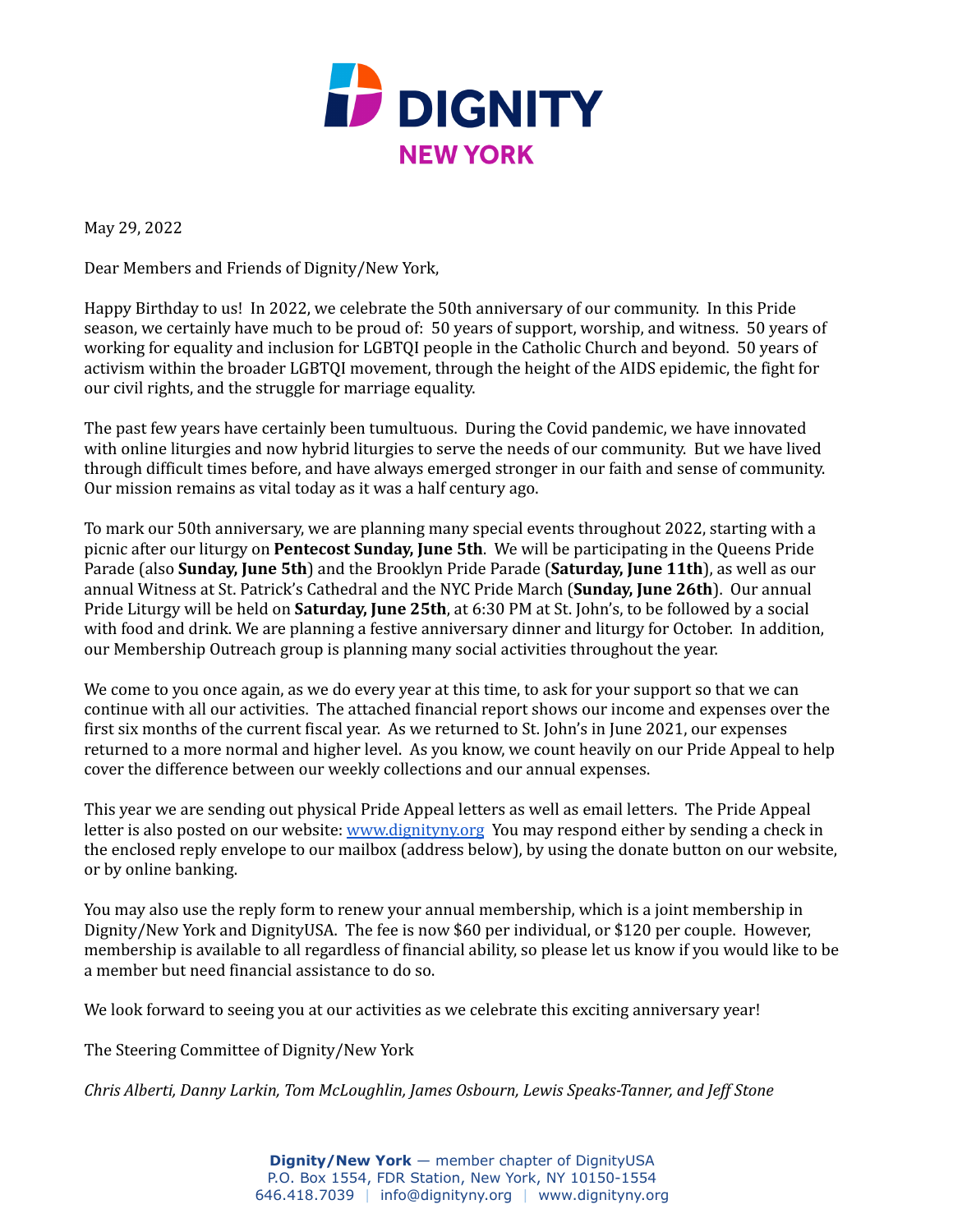

## **Financial Report**

November 1st 2021 - May 1st 2022

| <b>Expenses</b> | St. John's Rent                                 | \$5,850.00  |
|-----------------|-------------------------------------------------|-------------|
|                 | <b>Music Director</b>                           | \$5,250.00  |
|                 | Manhattan Mini Storage                          | \$1,799.00  |
|                 | <b>Community Building Social Events</b>         | \$1,029.75  |
|                 | Scholarships for DignityUSA Conference          | \$822.20    |
|                 | Donation to Trinity Place Shelter               | \$600.00    |
|                 | Donation to St. Pat's for All                   | \$500.00    |
|                 | Dignity New York Phone                          | \$463.55    |
|                 | Reimbursements for Homily Preparation Expenses  | \$399.73    |
|                 | Booklets For Advent Lent and Easter             | \$353.69    |
|                 | Dignity USA Memberships Renewed Through Chapter | \$240.00    |
|                 | Zoom Account Fees                               | \$132.01    |
|                 | Gay Catholic Hour Archival                      | \$114.00    |
|                 | Tax Preparation                                 | \$79.75     |
|                 | Poetry Books Read During Liturgy                | \$36.16     |
|                 | Pride Registration                              | \$25.00     |
|                 |                                                 |             |
|                 | <b>Total Expenses</b>                           | \$17,694.84 |
| <b>Income</b>   | <b>Collection and Check Donations</b>           | \$9,560.00  |
|                 | <b>Online Donations</b>                         | \$4,820.00  |
|                 | In Kind Donations                               | \$353.69    |
|                 |                                                 |             |
|                 | <b>Total Income</b>                             | \$14,733.69 |

**Dignity/New York** — member chapter of DignityUSA P.O. Box 1554, FDR Station, New York, NY 10150-1554 646.418.7039 | info@dignityny.org | www.dignityny.org